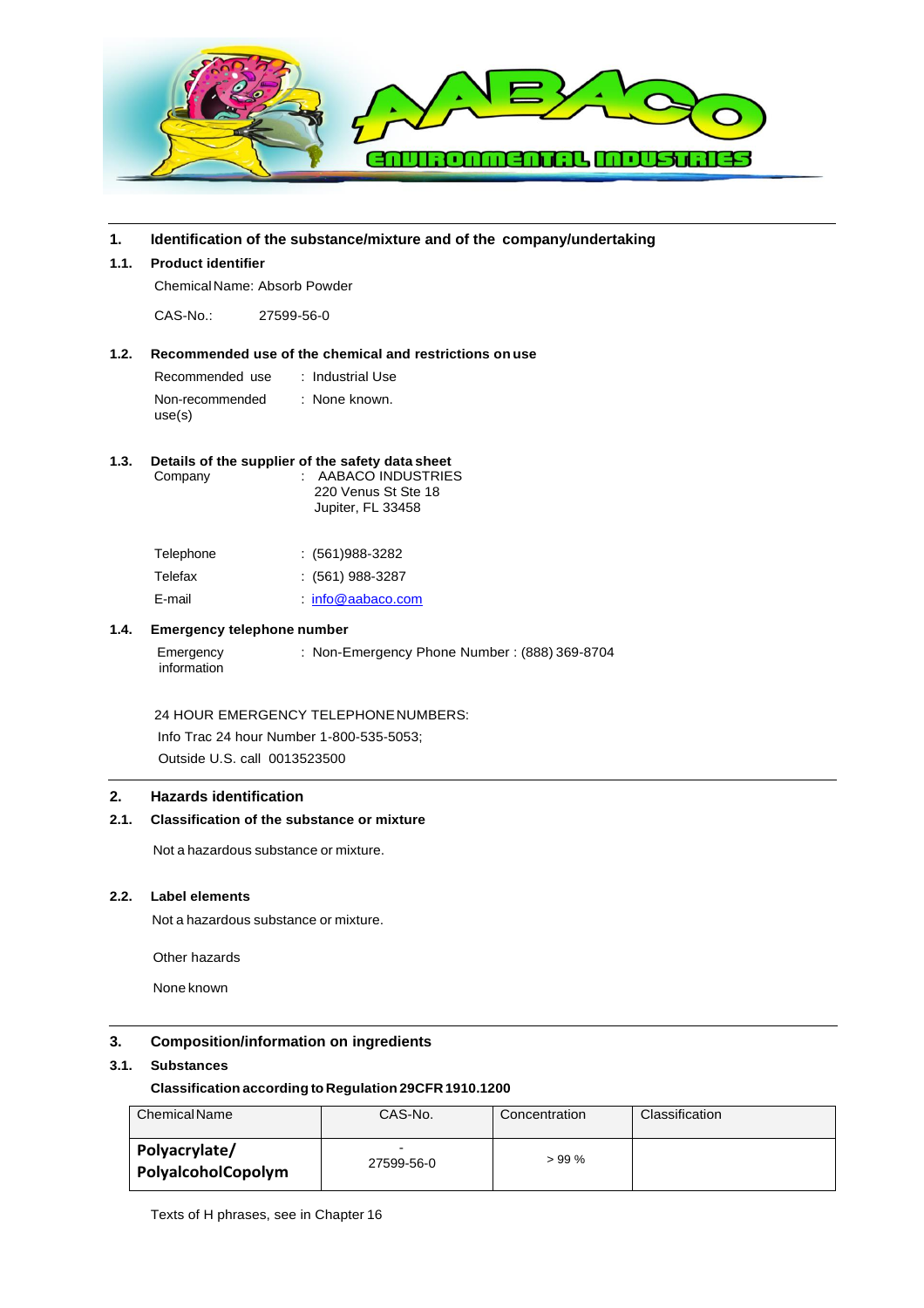

#### **3.2. Mixtures -**

| 4.   | <b>First aid measures</b>         |                                                                                                                   |  |
|------|-----------------------------------|-------------------------------------------------------------------------------------------------------------------|--|
| 4.1. | Description of first aid measures |                                                                                                                   |  |
|      | General advice                    | : Remove soiled or soaked clothing immediately                                                                    |  |
|      | Inhalation                        | : Ensure supply of fresh air.<br>In the event of symptoms seek medical advice.                                    |  |
|      | Skin contact                      | : In case of contact with skin wash off with soap and water.<br>In the event of symptoms seek medical advice.     |  |
|      | Eye contact                       | : In case of contact with eyes rinse thoroughly with plenty of water. If symptoms persist,<br>seek medicaladvice. |  |
|      | Ingestion                         | : Thoroughly clean the mouth with water<br>In the event of symptoms seek medical advice.                          |  |

# **4.2. Most important symptoms and effects, both acute and delayed**

Symptoms : No special hints.

## **4.3. Indication of any immediate medical attention and special treatment needed**

Treat symptomatically.

# **5. Fire-fighting measures**

#### **5.1. Extinguishing media**

Suitable extinguishing media Unsuitable extinguishing media : foam, carbon dioxide, dry powder, water spray. : Full water jet

## **5.2. Special hazards arising from the substance or mixture**

In the event of fire the following can be released: - carbon dioxide, carbon monoxide

## **5.3. Advice for firefighters**

Do not inhale explosion and/or combustion gases Use self-contained breathing apparatus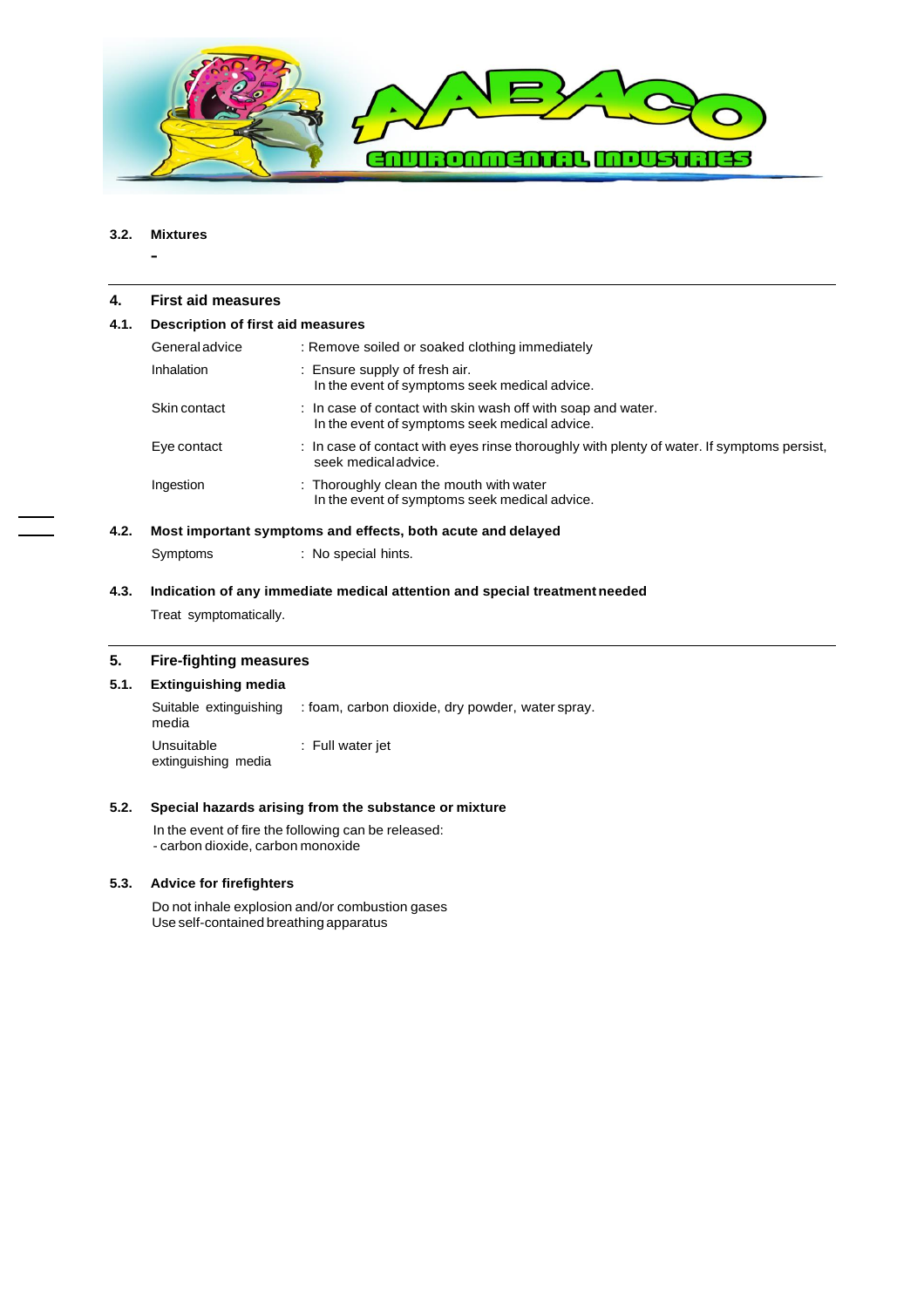

## **6. Accidental release measures**

#### **6.1. Personal precautions, protective equipment and emergency procedures**

Forms slippery surfaces with water. Use personal protective equipment.

#### **6.2. Environmental precautions**

Do not allow to enter drains or waterways Do not discharge into the subsoil/soil.

#### **6.3. Methods and material for containment and cleaning up**

Pick upmechanically Dispose of absorbed material in accordance with the regulations.

# **7. Handling and storage**

## **7.1. Precautions for safe handling**

| Advice on safe<br>handling     | : Ensure adequate ventilation.                                                                                                          |
|--------------------------------|-----------------------------------------------------------------------------------------------------------------------------------------|
| Hygiene measures               | : Wash hands before breaks and after work.<br>Do not eat, drink or smoke when working.<br>Remove soiled or soaked clothing immediately. |
| General protective<br>measures | : Do not inhaledust/fumes/aerosols.<br>Avoid contact with eyes and skin                                                                 |

#### **7.2. Conditions for safe storage, including any incompatibilities**

**Prevention of fire and explosion**

Information : No special measures required.

# **Storage**

| Information                                  | : none               |
|----------------------------------------------|----------------------|
| Further information on<br>storage conditions | : Keep container dry |

# **8. Exposure controls/personal protection**

# **8.1. Control parameters**

Contains no substances with occupational exposure limit values (US)

#### **8.2. Exposure controls**

**Engineering controls** 

#### **Personalprotective equipment**

| Eye protection            | : This product is not classified as a hazardous substance. Any necessity for eye<br>protection must be determined within the scope of a risk assessment. |
|---------------------------|----------------------------------------------------------------------------------------------------------------------------------------------------------|
| Handprotection            | : Glove material: protective gloves                                                                                                                      |
| <b>Body Protection</b>    | : protective clothing                                                                                                                                    |
| Respiratory<br>protection | : in case of formation of vapors/dusts:<br>Short term: filter apparatus, Filter P1                                                                       |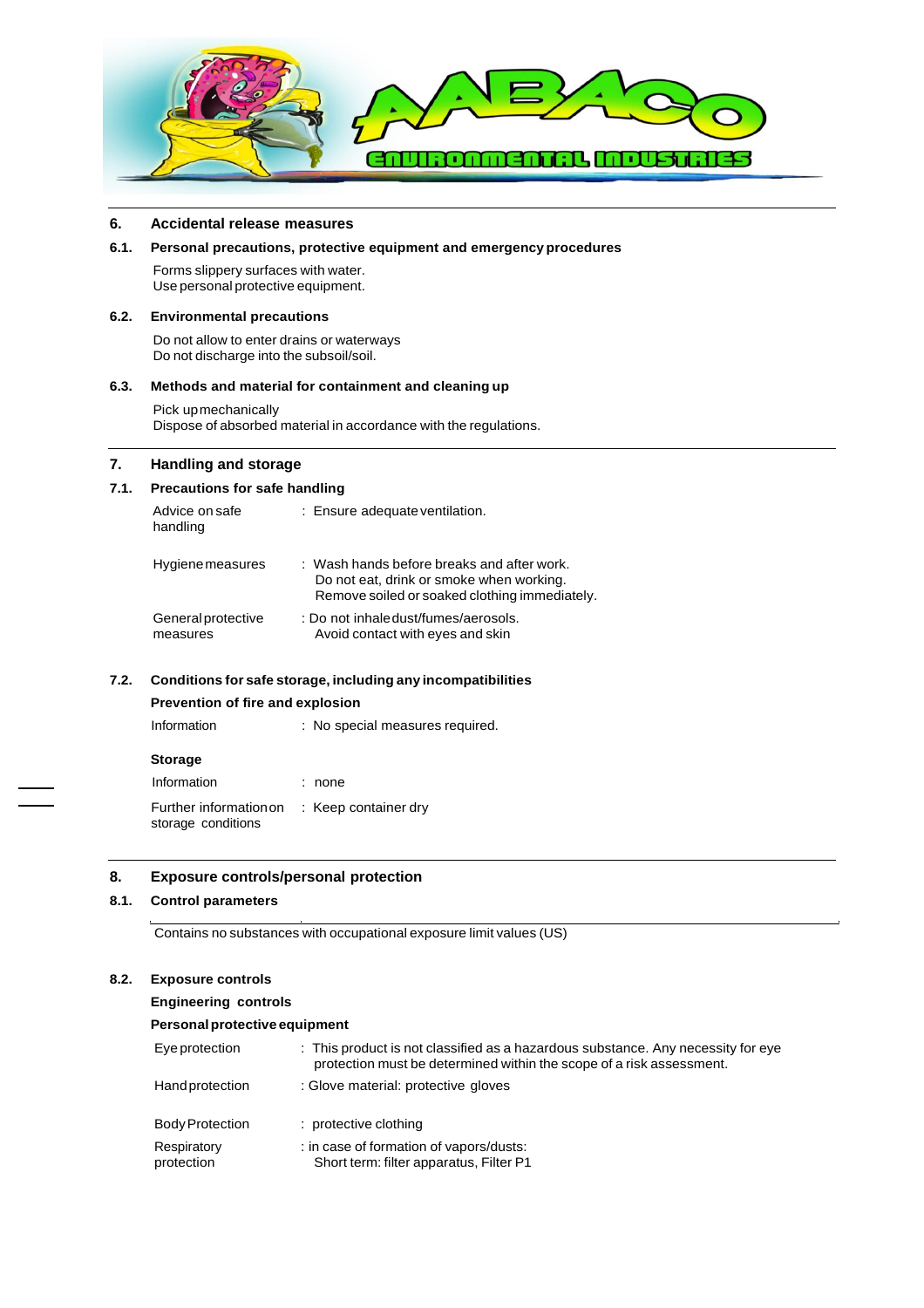

# **9. Physical and chemical properties**

| 9.1. |                                            | Information on basic physical and chemical properties |  |
|------|--------------------------------------------|-------------------------------------------------------|--|
|      | Physical state                             | : solid                                               |  |
|      | Form                                       | : granular                                            |  |
|      | Color                                      | : white                                               |  |
|      | Odor                                       | : odorless Odor                                       |  |
|      | Threshold                                  | : no data available                                   |  |
|      | pH                                         | $:$ approx. $6$<br>$1.0$ g/l                          |  |
|      |                                            | Remarks: in 0.9% NaCl-Solution                        |  |
|      | Melting point                              | : not applicable                                      |  |
|      | Boiling point                              | : not applicable                                      |  |
|      | Flash point                                | : not applicable                                      |  |
|      | Evaporation rate                           | : no data available                                   |  |
|      | Flammability                               | : no data available                                   |  |
|      | Upper<br>Explosion/Ignition<br>Limit       | : not measured                                        |  |
|      | Lower explosion limit : not measured       |                                                       |  |
|      | Vapor pressure                             | :<10HPA<br>(20 °C)                                    |  |
|      | Relative vapor<br>density                  | : no data available                                   |  |
|      | Relative density                           | : no data available                                   |  |
|      | Solubility                                 | : not measured                                        |  |
|      | Water solubility                           | $:$ insoluble                                         |  |
|      | Partition coefficient<br>(n-octanol/water) | : no data available                                   |  |
|      | Autoignition<br>temperature                | : not measured                                        |  |
|      | Thermal<br>decomposition                   | : not measured                                        |  |
|      | Viscosity, kinematic                       | : not applicable                                      |  |
|      | Viscosity, dynamic                         | : not applicable                                      |  |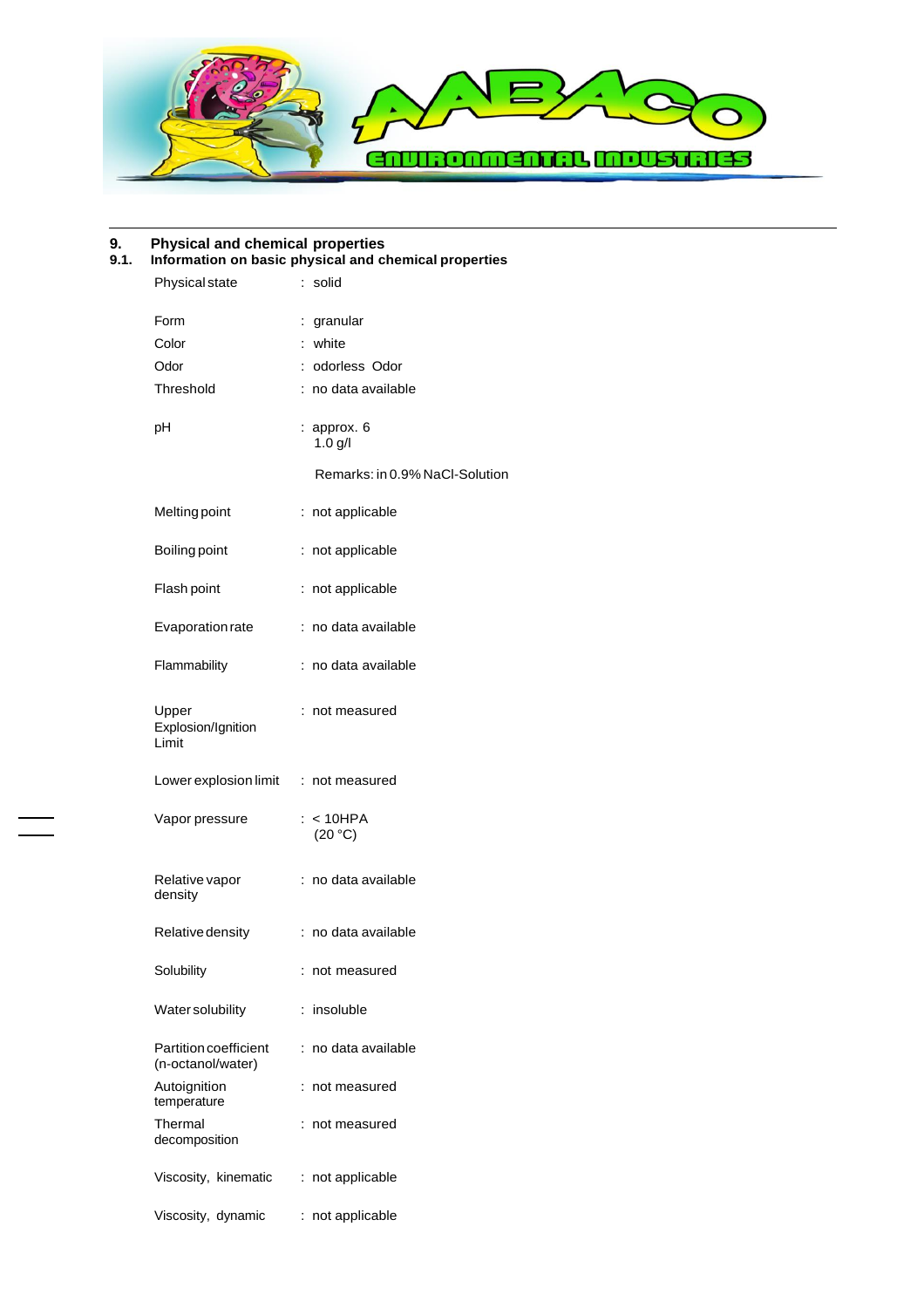

#### **9.2. Other information**

| Density             | : approx. $0.7$ g/cm3          |
|---------------------|--------------------------------|
| <b>Bulk density</b> | : approx. $720 \text{ kg/m}$ 3 |
| Otherinformation    | none                           |

# **10. Stability and reactivity**

# **10.1. Reactivity**

see section "Possibility of hazardous reactions"

### **10.2. Chemical stability**

The product is stable under normal conditions.

**10.3. Possibility of hazardous reactions** Risk of dust explosions.

#### **10.4. Conditions to avoid**

> 200

# **10.5. Incompatible materials**

None known.

# **10.6. Hazardous decomposition products**

None with proper storage and handling.

# **11. Toxicological information**

# **11.1. Information on toxicological effects**

| Acute toxicity (oral)                 | : no data available                                                                                            |
|---------------------------------------|----------------------------------------------------------------------------------------------------------------|
| Acute toxicity<br>(inhalation)        | : no data available                                                                                            |
| Acute toxicity<br>(dermal)            | : no data available                                                                                            |
| Irritation/corrosion of<br>the skin   | : Species: rabbit<br>Result: non-irritant<br>Method: OECD404                                                   |
| Serious eye damage/<br>eye irritation | : Species: rabbit<br>Result: Mild eye irritation<br>Method: OFCD405                                            |
| Respiratory/skin<br>sensitization     | : Species: Guinea pig<br>Result: non-sensitizing<br>Method: OECD406                                            |
| Repeated dose<br>toxicity             | : no data available                                                                                            |
| Genotoxicity in vitro                 | : Result: not mutagenic<br>Method: mouse lymphoma test<br>Remarks: not mutagenic in in vivo and in vitro tests |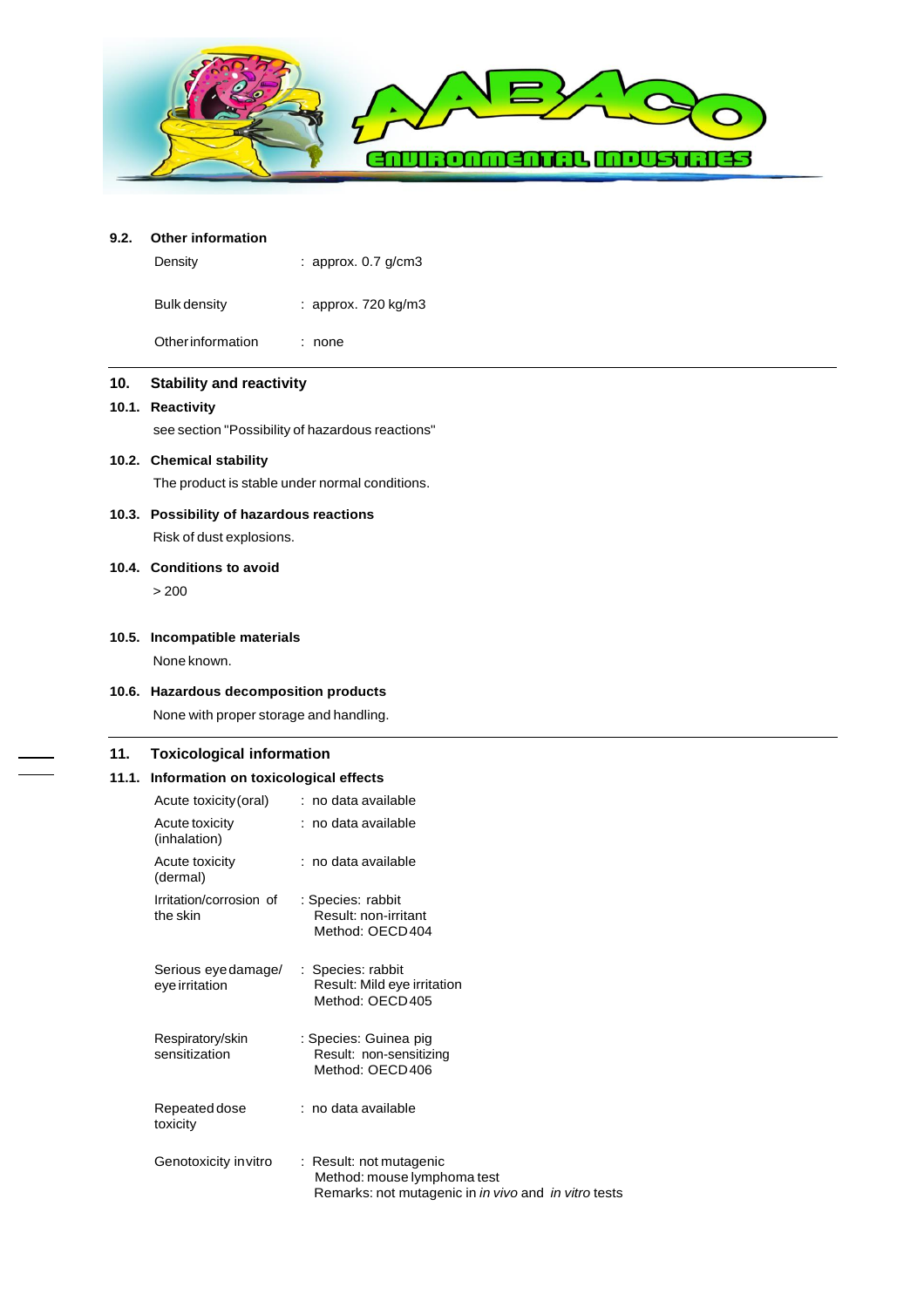

#### **US. National Toxicology Program (NTP) Report on Carcinogens**

NTP: No component of this product present at levels greater than or equal to 0.1% is identified as a known or anticipated carcinogen by NTP.

#### **US. IARC Monographs on Occupational Exposures to Chemical Agents**

IARC: No component of this product present at levels greater than or equal to 0.1% is identified as probable, possible or confirmed human carcinogen by IARC.

#### **US. OSHA Specifically Regulated Substances (29 CFR 1910.1001-1050)**

OSHA: No component of this product present at levels greater than or equal to 0.1% is identified as a carcinogen or potential carcinogen by OSHA.

#### **US. ACGIH Threshold Limit Values**

ACGIH: No component of this product present at levels greater than or equal to 0.1% is identified as a carcinogen or potential carcinogen by ACGIH.

| Reprotoxicity /<br>Fertility                                  | $:$ not applicable                                                                                         |
|---------------------------------------------------------------|------------------------------------------------------------------------------------------------------------|
| Reprotoxicity/Develo<br>pment/Teratogenicity                  | $:$ not applicable                                                                                         |
| <b>Specific Target</b><br>Organ Toxicity -<br>Single exposure | : no data available                                                                                        |
| Specific Target<br>Organ Toxicity -<br>Repeated exposure      | : no data available                                                                                        |
| Aspiration hazard                                             | : No aspiration toxicity classification                                                                    |
| Otherinformation                                              | : Proper use provided, no adverse health effects have been observed or have been<br>come to our knowledge. |

# **12. Ecological information**

**Ecotoxicology Assessment**

| Acute aquatic toxicity : no data available |                                                                                                 |
|--------------------------------------------|-------------------------------------------------------------------------------------------------|
| Chronic aquatic<br>toxicity                | : no data available                                                                             |
| 12.1. Toxicity                             |                                                                                                 |
| Aquatoxicity, fish                         | : Species: Leuciscus idus<br>Exposure duration: 96 h<br>$LC50:$ > 5,500 mg/l<br>Method: OECD203 |
|                                            | Species: Danio rerio<br>Exposure duration: 96 h<br>$LC50:$ > 4,000 mg/l<br>Method: OECD203      |
| Aquatoxicity,<br>invertebrates             | ∶no data available                                                                              |
| Aquatoxicity, algae/<br>aquatic plants     | : no data available                                                                             |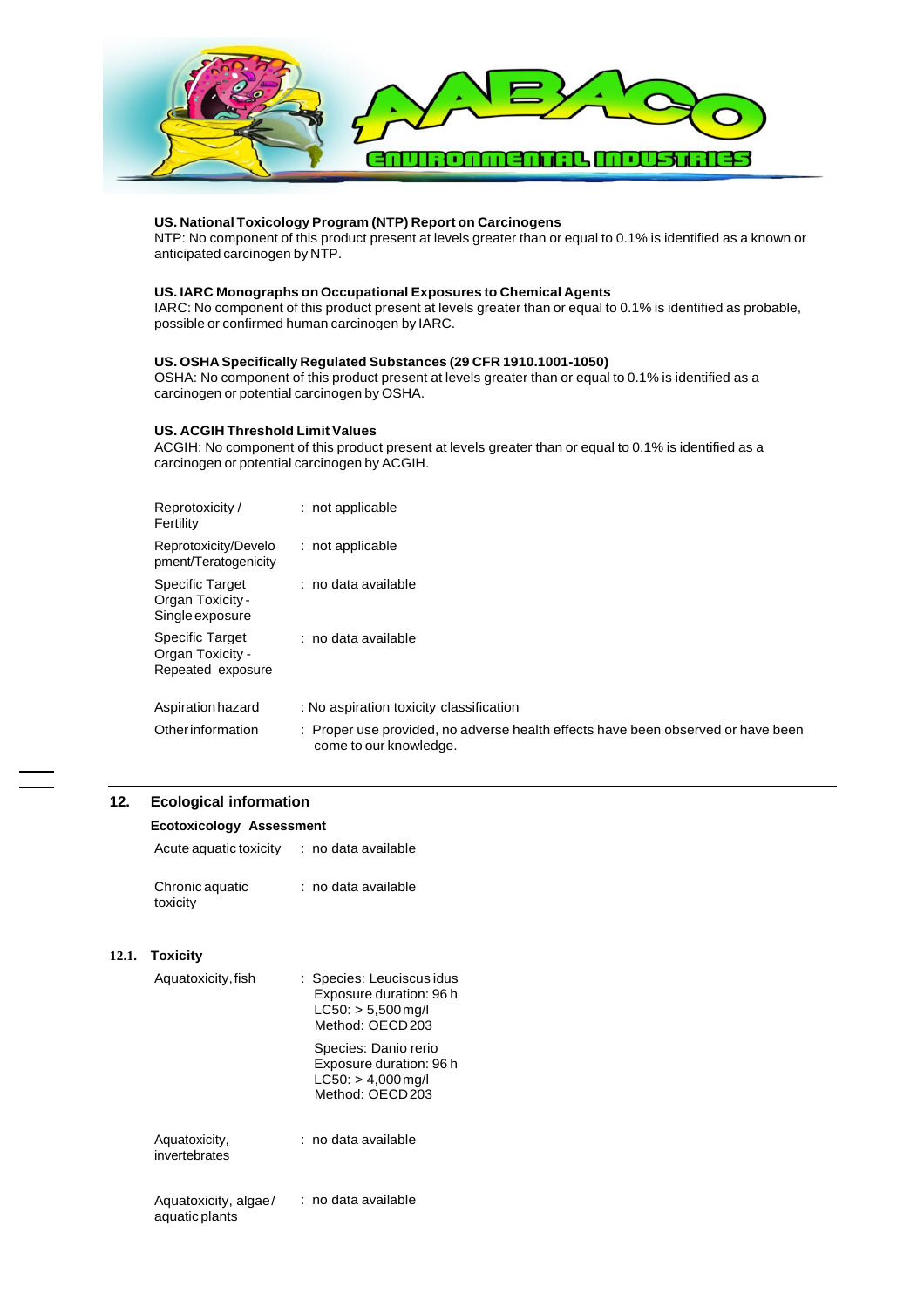

|       | Toxicity in<br>microorganisms                  | : Species: Pseudomonas putida<br>Exposure duration: 24 h<br>$EC50:$ > 6,000 mg/l |
|-------|------------------------------------------------|----------------------------------------------------------------------------------|
|       | chronic toxicity in fish : no data available   |                                                                                  |
|       | Chronic toxicity in<br>aquatic Invertebrates   | : no data available                                                              |
|       | Toxicity inorganisms<br>which live in the soil | : no data available                                                              |
| 12.2. | Persistence and degradability                  |                                                                                  |
|       | Photodegradation : no data available           |                                                                                  |
|       | <b>Biological</b><br>degradability             | : no data available                                                              |
| 12.3. | <b>Bioaccumulative potential</b>               |                                                                                  |
|       | <b>Bioaccumulation</b>                         | : no data available                                                              |
| 12.4. | <b>Mobility in soil</b>                        |                                                                                  |
|       | Environmental<br>distribution                  | : no data available                                                              |
|       |                                                |                                                                                  |
| 12.5. | <b>Results of PBT and vPvB assessment</b>      |                                                                                  |
|       | PBT and vPvB<br>assessment                     | : no data available                                                              |
|       |                                                |                                                                                  |

# **12.6. Other adverse effects**

General Information : The product is considered to be a weak water pollutant (German law). Do not allow to enter soil, waterways or waste water canal.

# **13. Disposal considerations**

# **13.1. Waste treatment methods**

| Product      | : In accordance with local authority regulations, take to special waste incineration plant |
|--------------|--------------------------------------------------------------------------------------------|
| Contaminated | : If empty contaminated containers are recycled or disposed of, the receiver must be       |
| packaging    | informed about possible hazards.                                                           |

# **14. Transport information**

# **Not dangerous according to transportregulations.**

14.1 UN number:  $\qquad \qquad \qquad \text{-}$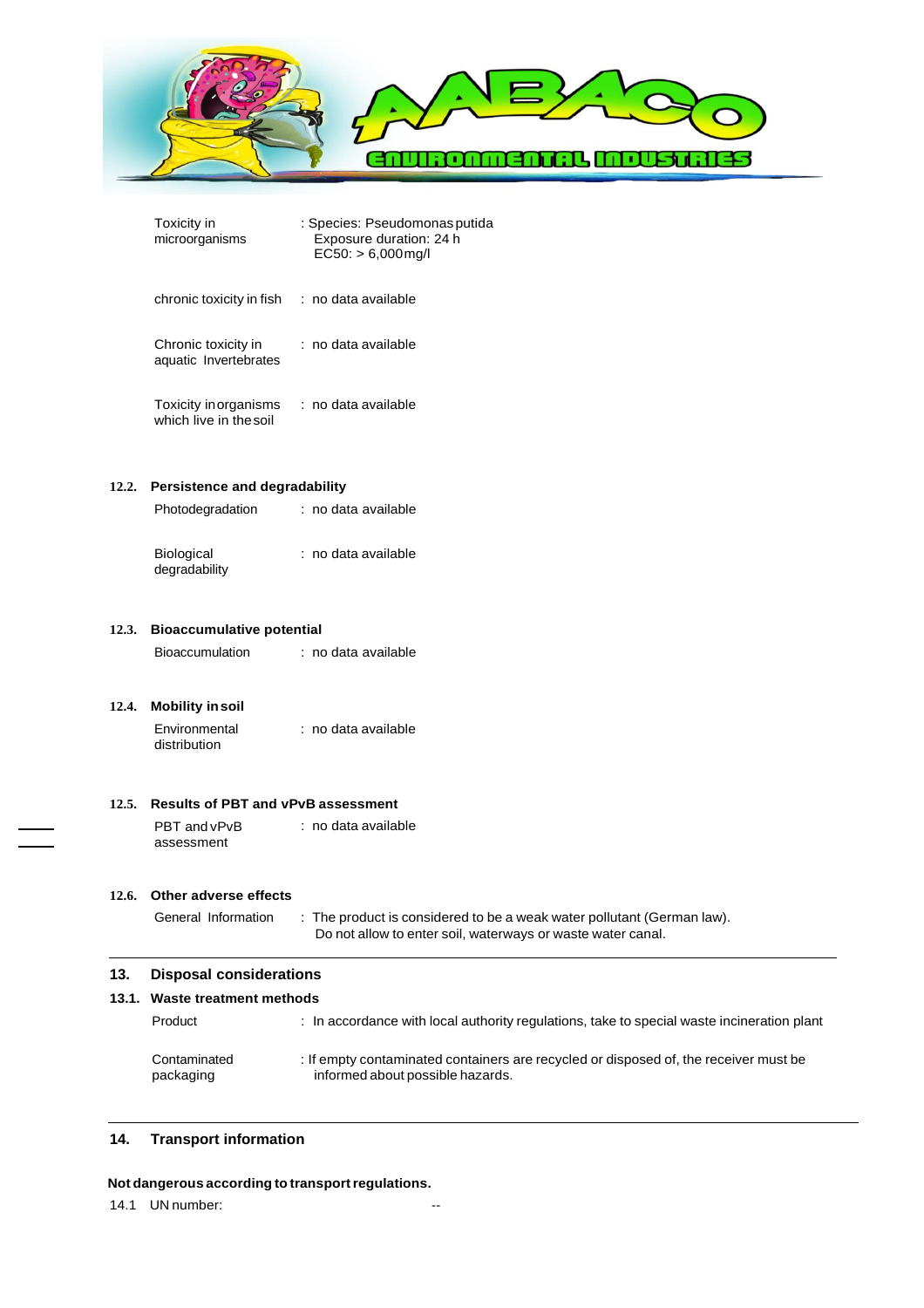

| 14.4 Packing group:                | $- -$                    |  |
|------------------------------------|--------------------------|--|
| 14.5 Environmental hazards:        | $\overline{\phantom{a}}$ |  |
| 14.6 Special precautions for user: | No                       |  |

# **15. Regulatory information**

Canada:

This product has been classified in accordance with the hazard criteria of the Controlled Products Regulation and the (M)SDS contains all information required by the Controlled Products Regulation

# Canada : WHMIS CLASSIFICATION

Not Rated This product does not contain component(s) on the WHMIS Ingredient Disclosure List.

| US regulations:                                               |                                                                                                                                                                                                     |
|---------------------------------------------------------------|-----------------------------------------------------------------------------------------------------------------------------------------------------------------------------------------------------|
| <b>SARA Title III Section</b><br>311/312 Hazard<br>Categories | : No SARA Hazards                                                                                                                                                                                   |
| <b>Other regulations</b>                                      | : none                                                                                                                                                                                              |
| State Right to Know                                           | : SARA 313: This material does not contain any chemical components with known CAS<br>numbers that exceed the threshold (De Minimis) reporting levels established by SARA<br>Title III, Section 313. |
|                                                               | SARA 302: No chemicals in this material are subject to the reporting requirements of<br>SARA Title III, Section 302.                                                                                |
|                                                               | ZUSPA_RTK: No components subject to "Right-To-Know" legislation in the following<br>States:                                                                                                         |
|                                                               | ZUSMA_RTK: No components subject to "Right-To-Know" legislation in the following<br>States:                                                                                                         |
|                                                               | ZUSNJ_RTK: No components subject to "Right-To-Know" legislation in the following<br>States:                                                                                                         |

## **US. California Safe Drinking Water & Toxic Enforcement Act (Proposition 65)**

This product does not contain any chemicals known to State of California to cause cancer, birth defects or any other harm.

| HMIS Ratings | Health:                     |  |
|--------------|-----------------------------|--|
|              | Flammability:               |  |
|              | Reactivity:                 |  |
|              | <b>Personal Protection:</b> |  |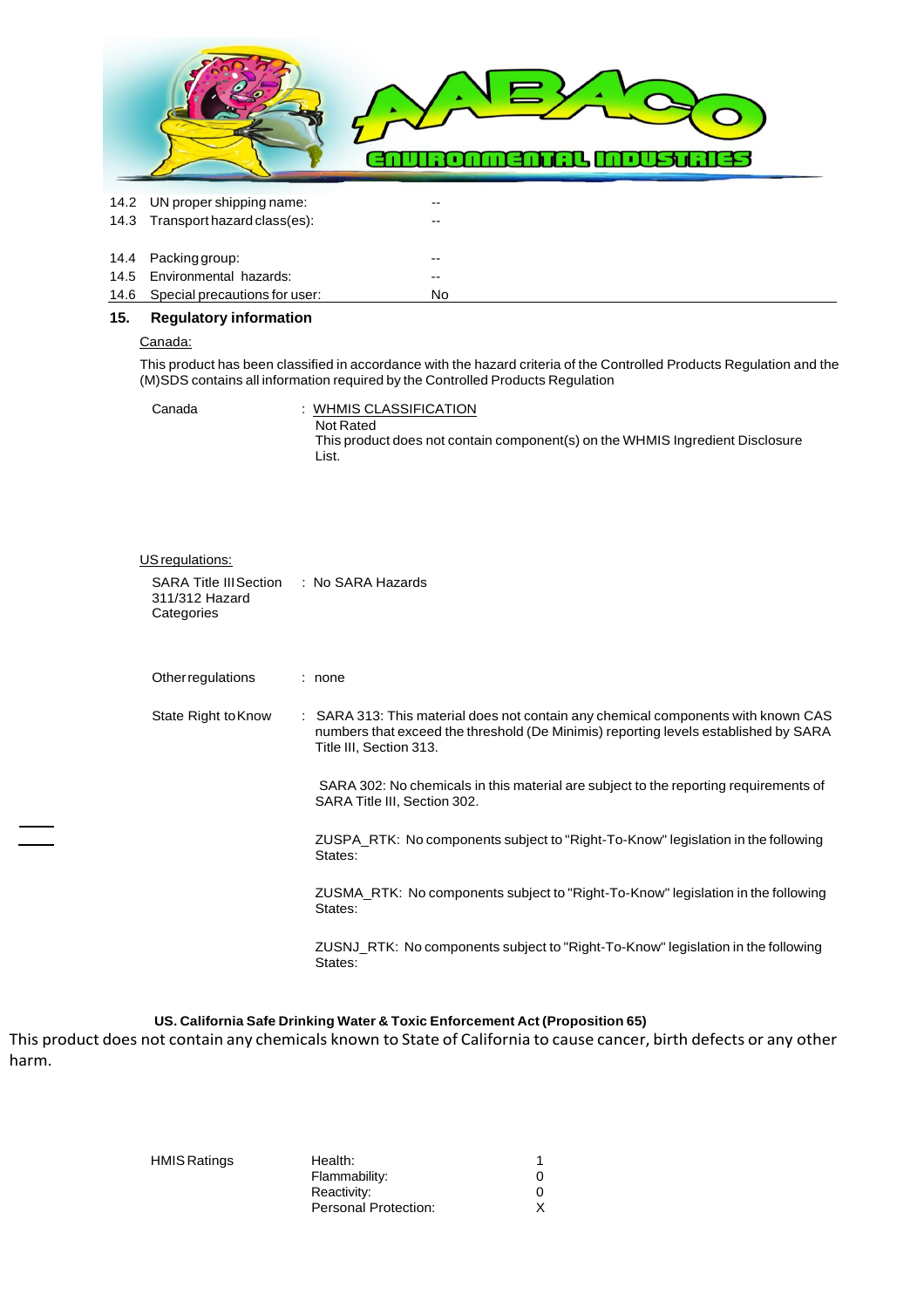

#### **Notification status**

| TSCA (USA) |  |
|------------|--|
| DSL(CDN)   |  |

: listed/registered or exempted

# : listed/registered or exempted

# **16. Other information**

## **List ofreferences**

Revision date : 12/16/2014

Otherinformation : Comply with national laws regulating employee instruction.

Changes since the last version are highlighted in the margin. This version replaces all previous versions. This information and any recommendations, technical or otherwise, are presented in good faith and believed to be correct as of the date prepared. Recipients of this information and recommendations must make their own determination as to its suitability for their purposes. In no event shall Aabaco Industries assume liability for damages or losses of any kind or nature that result from the use of or reliance upon this information and recommendations. AABACO ENVIRONMENTAL INDUSTRIES EXPRESSLY DISCLAIMS ANY REPRESENTATIONS AND WARRANTIES OF ANY KIND, WHETHER EXPRESS OR IMPLIED, AS TO THE ACCURACY, COMPLETENESS, NON-INFRINGEMENT, MERCHANTABILITY AND/OR FITNESS FOR A PARTICULAR PURPOSE (EVEN IF ZAPPATEC IS AWARE OF SUCH PURPOSE) WITH RESPECT TO ANY INFORMATION AND RECOMMENDATIONS PROVIDED.

Reference to any trade names used by other companies is neither a recommendation nor an endorsement of the corresponding product, and does not imply that similar products could not be used. Aabaco Industries reserves the right to make any changes to the information and/or recommendations at any time, without prior or subsequent notice.